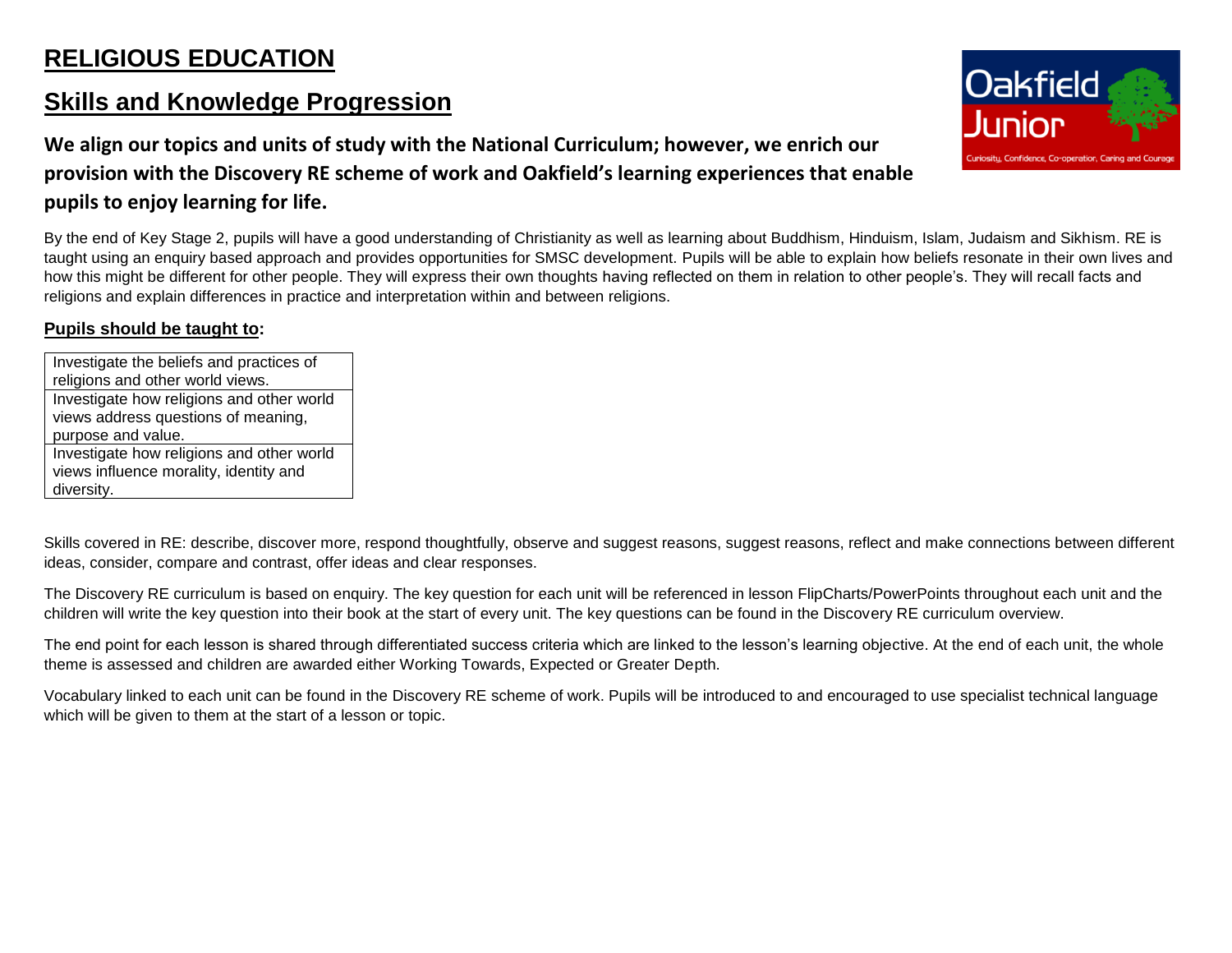|                                             | Year <sub>3</sub>                                                                                                                                                                                                                                                                                                                                                                                                                                                                                                                                                                                                                                                                                                                                                                                                                                                                                                                                                                                                                                                                                              | Year 4                                                                                                                                                                                                                                                                                                                                                                                                                                                                                                                                                                                                                                                                                                                                                                                                                                                                                                                                                                                                                                                                                                                                                           | Year <sub>5</sub>                                                                                                                                                                                                                                                                                                                                                                                                                                                                                                                                                                                                                                                                                                                                                                                                                                                                                                                                                                                                                                                                                          | Year <sub>6</sub>                                                                                                                                                                                                                                                                                                                                                                                                                                                                                                                                                                                                                                                                                                                                 |
|---------------------------------------------|----------------------------------------------------------------------------------------------------------------------------------------------------------------------------------------------------------------------------------------------------------------------------------------------------------------------------------------------------------------------------------------------------------------------------------------------------------------------------------------------------------------------------------------------------------------------------------------------------------------------------------------------------------------------------------------------------------------------------------------------------------------------------------------------------------------------------------------------------------------------------------------------------------------------------------------------------------------------------------------------------------------------------------------------------------------------------------------------------------------|------------------------------------------------------------------------------------------------------------------------------------------------------------------------------------------------------------------------------------------------------------------------------------------------------------------------------------------------------------------------------------------------------------------------------------------------------------------------------------------------------------------------------------------------------------------------------------------------------------------------------------------------------------------------------------------------------------------------------------------------------------------------------------------------------------------------------------------------------------------------------------------------------------------------------------------------------------------------------------------------------------------------------------------------------------------------------------------------------------------------------------------------------------------|------------------------------------------------------------------------------------------------------------------------------------------------------------------------------------------------------------------------------------------------------------------------------------------------------------------------------------------------------------------------------------------------------------------------------------------------------------------------------------------------------------------------------------------------------------------------------------------------------------------------------------------------------------------------------------------------------------------------------------------------------------------------------------------------------------------------------------------------------------------------------------------------------------------------------------------------------------------------------------------------------------------------------------------------------------------------------------------------------------|---------------------------------------------------------------------------------------------------------------------------------------------------------------------------------------------------------------------------------------------------------------------------------------------------------------------------------------------------------------------------------------------------------------------------------------------------------------------------------------------------------------------------------------------------------------------------------------------------------------------------------------------------------------------------------------------------------------------------------------------------|
| <b>Topics Studied</b><br>Knowledge & Skills |                                                                                                                                                                                                                                                                                                                                                                                                                                                                                                                                                                                                                                                                                                                                                                                                                                                                                                                                                                                                                                                                                                                |                                                                                                                                                                                                                                                                                                                                                                                                                                                                                                                                                                                                                                                                                                                                                                                                                                                                                                                                                                                                                                                                                                                                                                  |                                                                                                                                                                                                                                                                                                                                                                                                                                                                                                                                                                                                                                                                                                                                                                                                                                                                                                                                                                                                                                                                                                            |                                                                                                                                                                                                                                                                                                                                                                                                                                                                                                                                                                                                                                                                                                                                                   |
| <b>World Religions</b>                      | Hinduism (A1)<br>I can tell you three important<br>actions I could take to<br>support a group I belong to. I<br>can discuss my<br>understanding of my group's<br>symbol.<br>I can describe some of the<br>ways Hindus celebrate Divali<br>and start to explain how I<br>think Hindu children might<br>feel at Divali.<br>I can start to say why Divali<br>might bring a sense of<br>belonging to Hindus.<br>Hinduism (Su1): I can<br>explain some of the different<br>roles I play whilst still being<br>me.<br>I can describe what a Hindu<br>might believe about one of<br>the Hindu gods and start to<br>understand that Brahman is<br>in everything.<br>I can recognise what I think<br>about some Hindu beliefs<br>about Brahman and gods,<br>showing respect to Hindus.<br>Sikhism (Su2): I can discuss<br>why it is important to share<br>even though it is not always<br>easy.<br>I can describe some ways<br>that Sikhs share and begin<br>to explain why this is<br>important to them because<br>of their beliefs.<br>I can begin to tell you if I<br>think sharing is important or<br>not to Sikhs. | Judaism (A1)<br>I can give examples of<br>agreements and contracts and<br>explain how I would feel if one<br>was broken. I can tell you an<br>affirmation/promise I would like<br>to make. I can start to explain<br>what makes Jewish people<br>believe they have a special<br>relationship with God. I can tell<br>you some of the ways Jewish<br>people express their special<br>relationship with God and start<br>to understand how that might<br>feel.<br>Judaism (Sp1):<br>I can discuss why I would<br>choose to follow an instruction<br>not to eat certain foods, who I<br>would listen to and why. I can<br>describe some of the things<br>Jews do to show respect to<br>God. I can start to identify how it<br>would feel to keep Kashrut.<br><b>Buddhism (Su1):</b><br>I can describe one of my 'good'<br>choices and the consequence of<br>it. I can also explain the<br>consequences of making a<br>different choice. I can describe<br>how aspects of the 8-fold path<br>would help Buddhists know how<br>to live good lives. I can start to<br>tell you why some aspects of the<br>8-fold path might be hard for<br>some Buddhists to stick to. | Sikhism (A1)<br>I can identify the different levels<br>of commitment I show to<br>different things and explain<br>these priorities. I can make links<br>between how Sikhs practise<br>their religion and the beliefs that<br>underpin this. I can respectfully<br>ask questions about some of<br>the ways Sikhs choose to<br>behave and the levels of<br>commitment they show.<br>Hinduism (Sp1)<br>I can describe some of the<br>characteristics that make me<br>me even when I am playing<br>different roles. I can make links<br>between Hindu beliefs regarding<br>Brahman and gods with how<br>they choose to live their lives,<br>(assessed through Activity<br>Sheet 2). I can express my<br>understanding of how Brahman<br>can/ cannot be in everything.<br>Hinduism (Su1)<br>I can start to express my own<br>views about life after death. I<br>can compare Hindu and<br>Christian beliefs relating to life<br>after death and tell you how<br>these make a difference to<br>believers' lives. I can express<br>my own views about Hindu<br>beliefs and whether they make<br>sense to me or not | Islam $(A1)$<br>I can show an understanding<br>of why people show<br>commitment in different<br>ways. I can describe how<br>different practices enable<br>Muslims to show their<br>commitment to God and<br>understand that some of<br>these will be more significant<br>to some Muslims than<br>others. I can think of some<br>ways of showing<br>commitment to God that<br>would be better than others<br>for Muslims.<br>Islam $(Su1 & 2)$<br>I can give examples of times<br>when I misinterpreted<br>something. I can explain two<br>different Muslim<br>interpretations of Jihad. I<br>can recognise what<br>motivates me or influences<br>me to lead a good life and<br>compare it with what<br>motivates and influences<br><b>Muslims</b> |